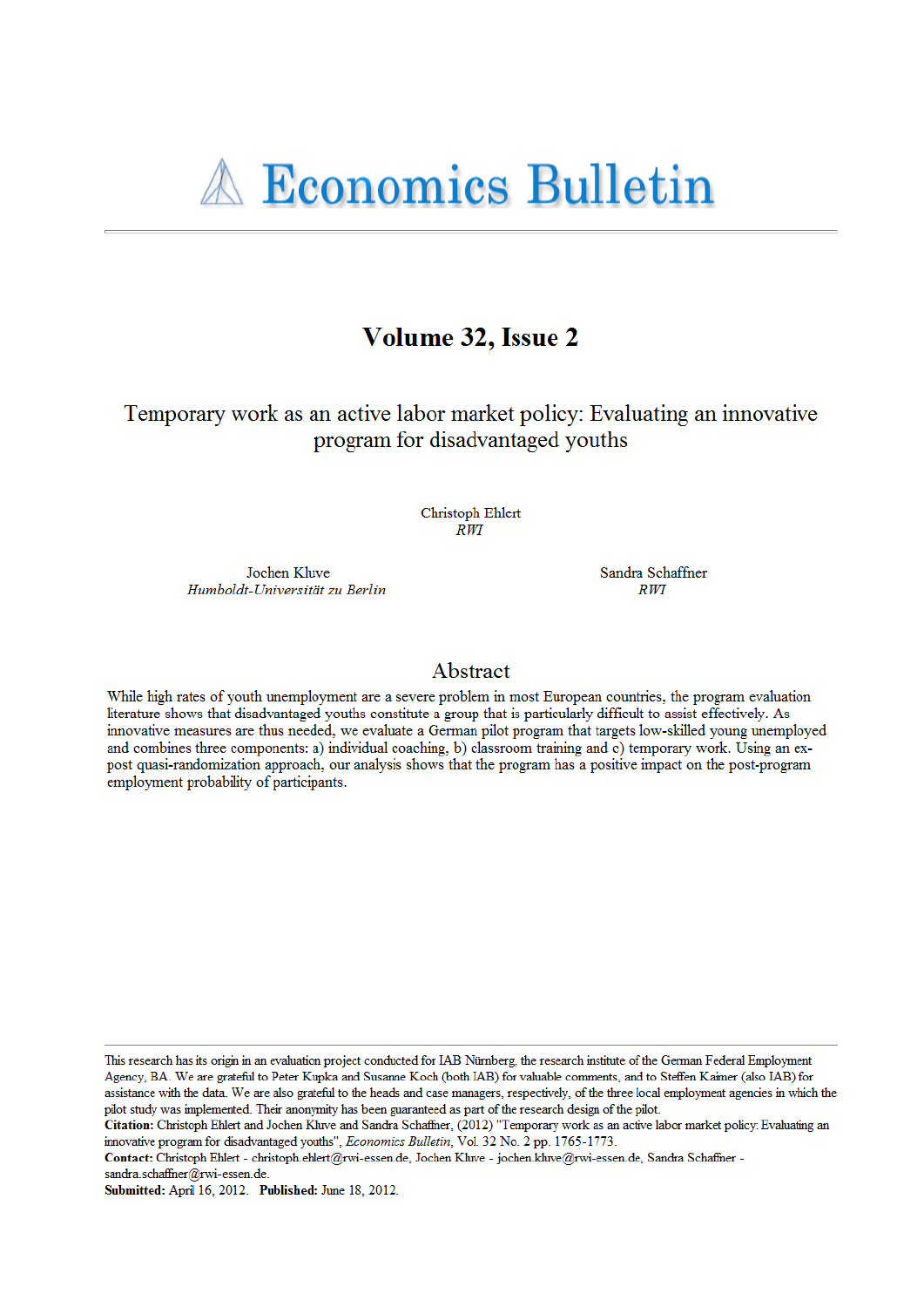### **1. Introduction**

In most European countries youth unemployment rates are (much) higher than those of other age groups (ILO 2008). In Germany, too, youth unemployment has been a severe problem for the last two decades. During 2009, for instance, on average 377,000 young people (15 to 25 years) were without jobs (Bundesagentur für Arbeit 2010). The policy challenge is sizeable: Due to their young age, the young unemployed have only little labor market experience. Low skill levels and the lack of basic working knowledge typically imply few working opportunities. It is thus an explicit objective of German active labor market policy (ALMP) to increase the employment performance of disadvantaged youths, preventing long-term receipt of welfare benefits.

All countries implementing ALMPs usually have policies targeted specifically at youths (Betcherman et al. 2007). The recent evaluation literature, however, has been rather pessimistic on youth programs, showing that these programs are very rarely effective (see the meta-analyses in Card et al. 2010, and Kluve 2010). While particular examples of successful programs exist – e.g. a vocational training program for unemployed and low educated youths in Denmark (Jensen et al. 2003) – the majority of analyses point to zero or even negative treatment effects (e.g. Centeno et al. (2009) for a job search assistance program in Portugal, Larsson (2003) for a subsidized work program in Sweden).

The one youth program that has been interpreted as a success is the UK's New Deal for the young unemployed (e.g. Dorsett 2006). The evidence points to the importance of two factors. First, to appropriately combine several components, such as job search assistance in a first stage with training, wage subsidies or public works in a second stage. Second, to tailor all components to individual client needs following in-depth profiling.

Parallel to the persistence of youth unemployment, temporary work in Germany has become increasingly important over the last decade. The number of people employed in temporary work agencies has increased from 134,400 (all ages) in 1994 to 760,600 people in 2008 (Bundesagentur für Arbeit 2009), mainly due to a deregulation of the sector in 2004. While some policy makers are concerned about this development, fearing for decreasing wages and substitution effects, proponents claim that temporary work has a stepping-stone function bringing temporary agency workers into regular employment. Empirical evidence on this issue has remained scarce across countries, however. While Göbel and Verhofstadt (2008) find increased transition rates to permanent employment for unemployed school leavers employed in temporary work agencies in Belgium, Kvasnicka (2009) does not observe such a stepping-stone effect of temporary work in Germany. He does find, however, positive effects of temporary agency work on the probability of being continuously employed in the temporary work sector.

In this paper, we analyze an innovative youth program in Germany that combines i) temporary work with the two other core components ii) individual-specific support and iii) skills training. In section 2 we describe the pilot project, the methodological approach and the data. Section 3 presents empirical results and section 4 concludes.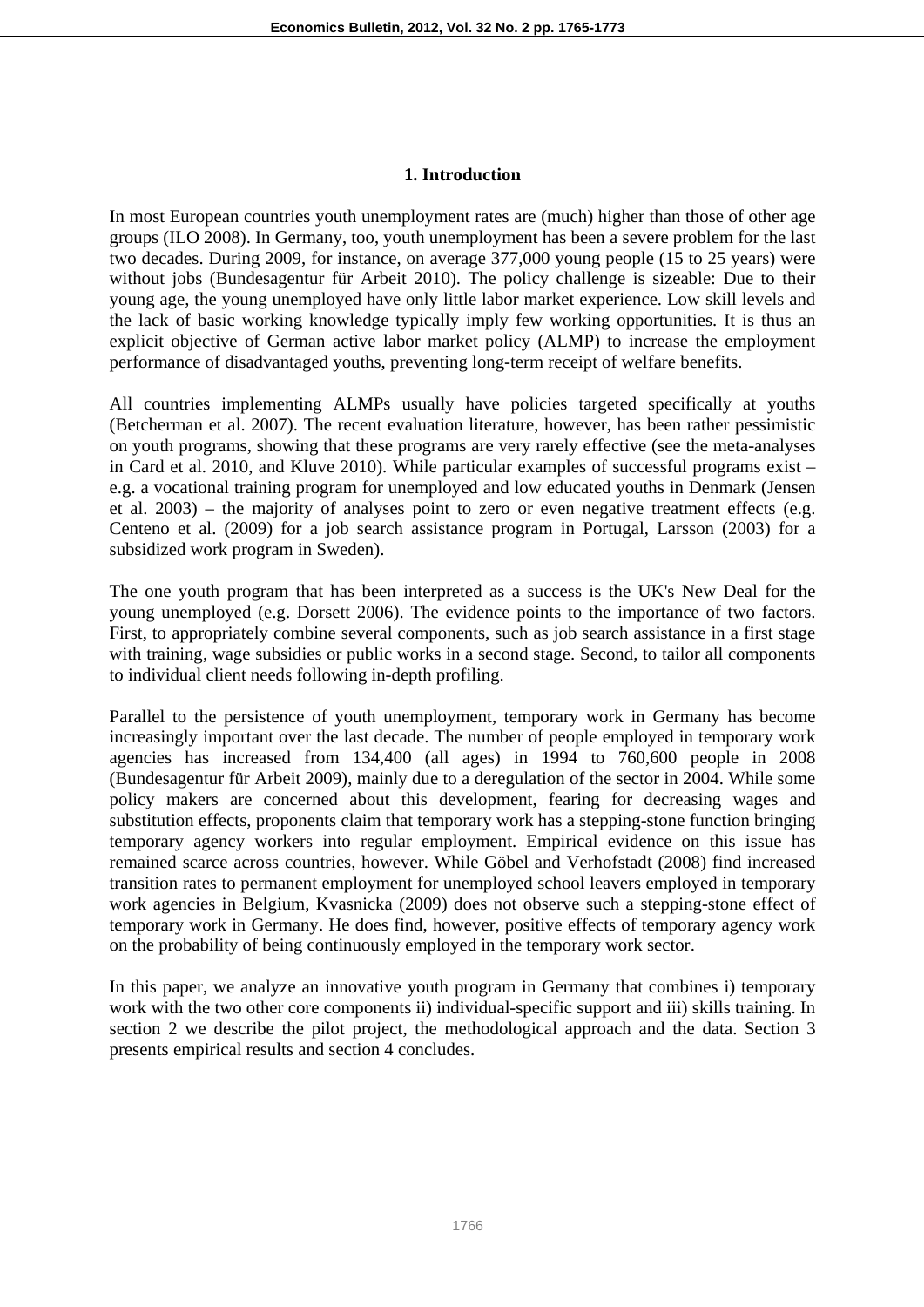#### **2. The program, identification and data**

The youth program evaluated in this paper constitutes a public-private-partnership between the Federal Employment Agency and a private temporary work agency. It was implemented at three pilot sites from 2007 until 2009. Each pilot site is a medium-sized city (population 250,000 to 600,000) characterized by high unemployment rates (annual average around 14 per cent in 2007). The program is targeted at disadvantaged youths without lower secondary school degree, without vocational training degree and/or without labor market experience.

The objective of the program is to help unemployed youths find permanent jobs by combining a) individual coaching, b) classroom training, and c) work experience via temporary agency work in three steps. First, the local employment agency selects participants from the predefined target group. Second, individual profiling and skills assessment takes place at the temporary work agency, followed by classroom training. The content of the training is allowed to differ between individuals and pilot locations, depending on each participant's skills and local labor market needs. In the third step, participants are contracted by the temporary work agency and placed in hiring firms to receive work experience. In the hiring firms, personnel managers and co-workers do not know that youths are participants in an ALMP. The full program was designed to last 12 months.

To estimate the impact of the program on participant's post-treatment employment probability, a comparison group is necessary that appropriately measures the counterfactual "What would have happened to program participants had they not participated?" Since the program is a pilot implemented in a small number of cities with a limited number of participants, we adopted an ex post quasi-experimental approach. Specifically, we went to each case manager involved in implementing the program, and asked them to identify a second group of youths who were equally eligible to participate, yet were denied access because of program group size restrictions. We thus construct a quasi-randomized out comparison group using the inside information case managers have – on both observable and unobservable characteristics of program participants.

Once treatment and comparison groups were designed following this procedure, we collected corresponding administrative data from the Federal Employment Agency for both groups. The data are comprehensive and cover individual information (on a daily basis, where applicable) about the entire employment and unemployment history, earnings, occupation, some firm information, educational attainment, active labor market program participation and sociodemographics.

Table I presents summary statistics. It shows that not all observable characteristics could be balanced following our procedure of identifying a quasi-randomized out comparison group. In particular, comparison group members are more likely to have no schooling degree or no vocational degree, and they have had longer unemployment spells in the past. To control for remaining differences, we regression-adjust our impact estimates. At the same time, we are confident that unobserved differences matter little, given the inside information of case managers used to select the comparison group.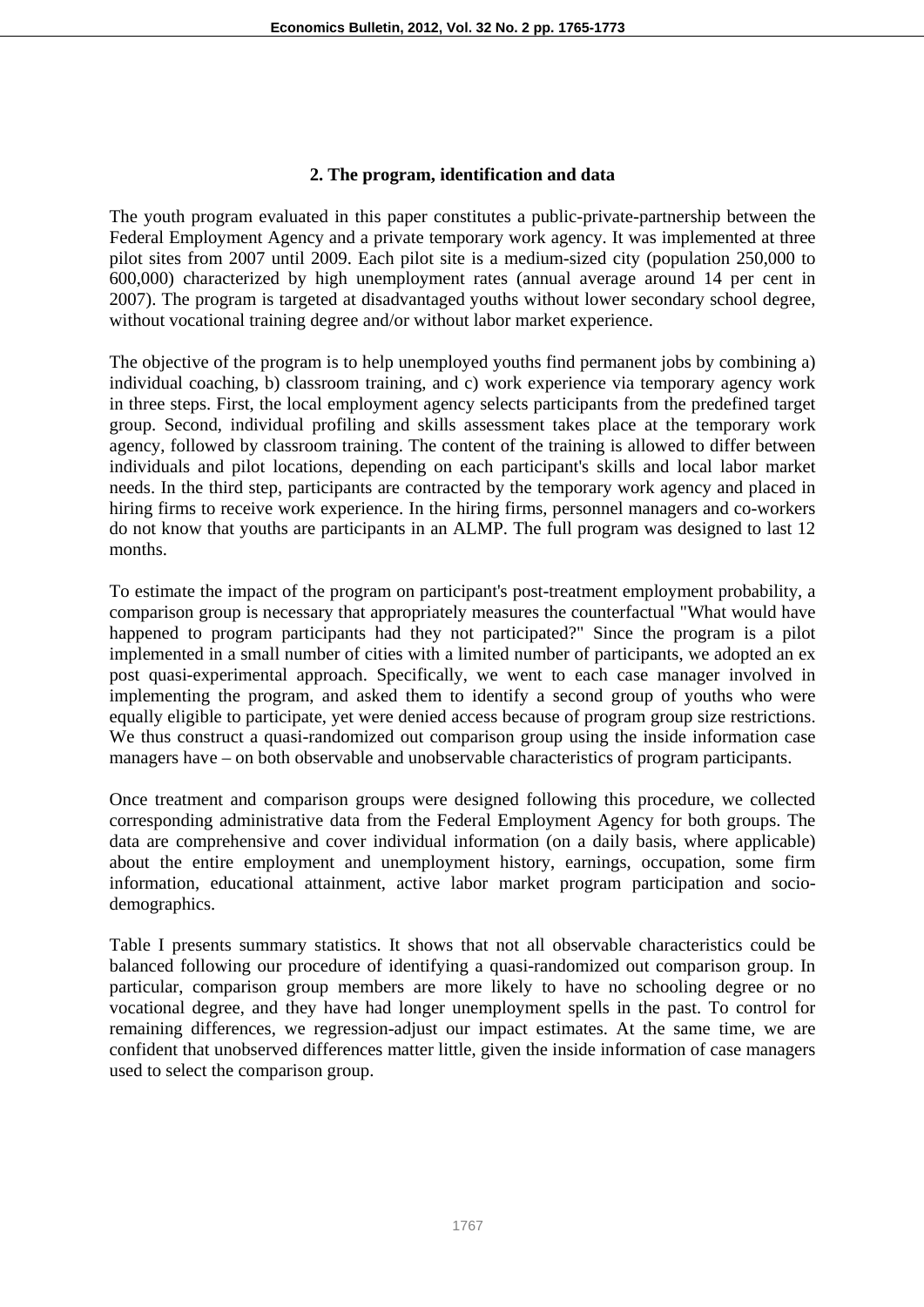The table also shows that the program worked well in terms of targeting, as around 70 per cent of participants have a lower secondary schooling degree or less, and more than half have no vocational degree. The average age of 23 years also reflects targeting criteria. Moreover, participants are clearly disadvantaged in terms of labor market prospects, since despite their young age an average employment experience of less than a year (292 days) stands against a sizeable experience with unemployment, at an average of two years (714 days). Male youths form the majority of participants. More than 40 per cent of participants stay in the program for 3 months or less and likely did not run through all program components. Almost all participants with long durations (one third of total) stayed in the program for 12 months.

## **3. Empirical results**

Program success is measured using a binary employment indicator. To capture both the short and medium run, we estimate effects at six and at eighteen months after the end of the program, respectively. Comparison group members are traced starting with the date of assignment to the comparison group. That is, we begin measuring outcomes for comparison observations at the point in time when corresponding treatment observations entered the program and comparison units began doing what participants would have done if they had not been assigned to the treatment. $1$ 

Table II presents treatment effect estimates in two specifications. Specification 1 considers a treatment indicator 0/1. The coefficient indicates a positive and statistically significant effect of participation on the employment probability after six months. At 18 months the coefficient is insignificant. Specification 2 considers three binary variables indicating whether participants stayed in the program for short, medium, or long duration. The results show that the overall positive impact estimate of Specification 1 is driven by the subgroup of participants who stayed in the program for 6 to 12 months. While both short and medium durations have no significant effect on participants' employment probabilities, the chance of being employed is 40 (26) percentage points higher at 6 (18) months for participants with long duration than it would have been without the program. The two point estimates are statistically significant. It is worth noting that in both specifications 1 and 2 there are almost no significant correlations between the employment outcome and covariates.

Figure 1 investigates the treatment effect estimate over time. Panels A and B show that for the short and medium program durations the treatment effect is basically not significantly different from zero at any time 1 to 18 months post-treatment. Panel C, however, indicates a persistently positive effect for participants with long durations. The coefficient is large (50 percentage points) during the first 4 months, then decreases, but remains significantly larger than zero throughout.

Although we have evidence that there seems to be some positive selection into long duration by education, this does not belittle the strong results: The program clearly and sustainably achieves

<sup>&</sup>lt;sup>1</sup> Clearly, this is one possible procedure in light of the fact that "treatment start" and "treatment stop" are not defined for the comparison population. We also implement alternative specifications, such as adding the average treatment duration to the date of comparison group assignment and then start measuring outcomes. Our empirical results are robust to different assumptions on the timing of measuring comparison outcomes.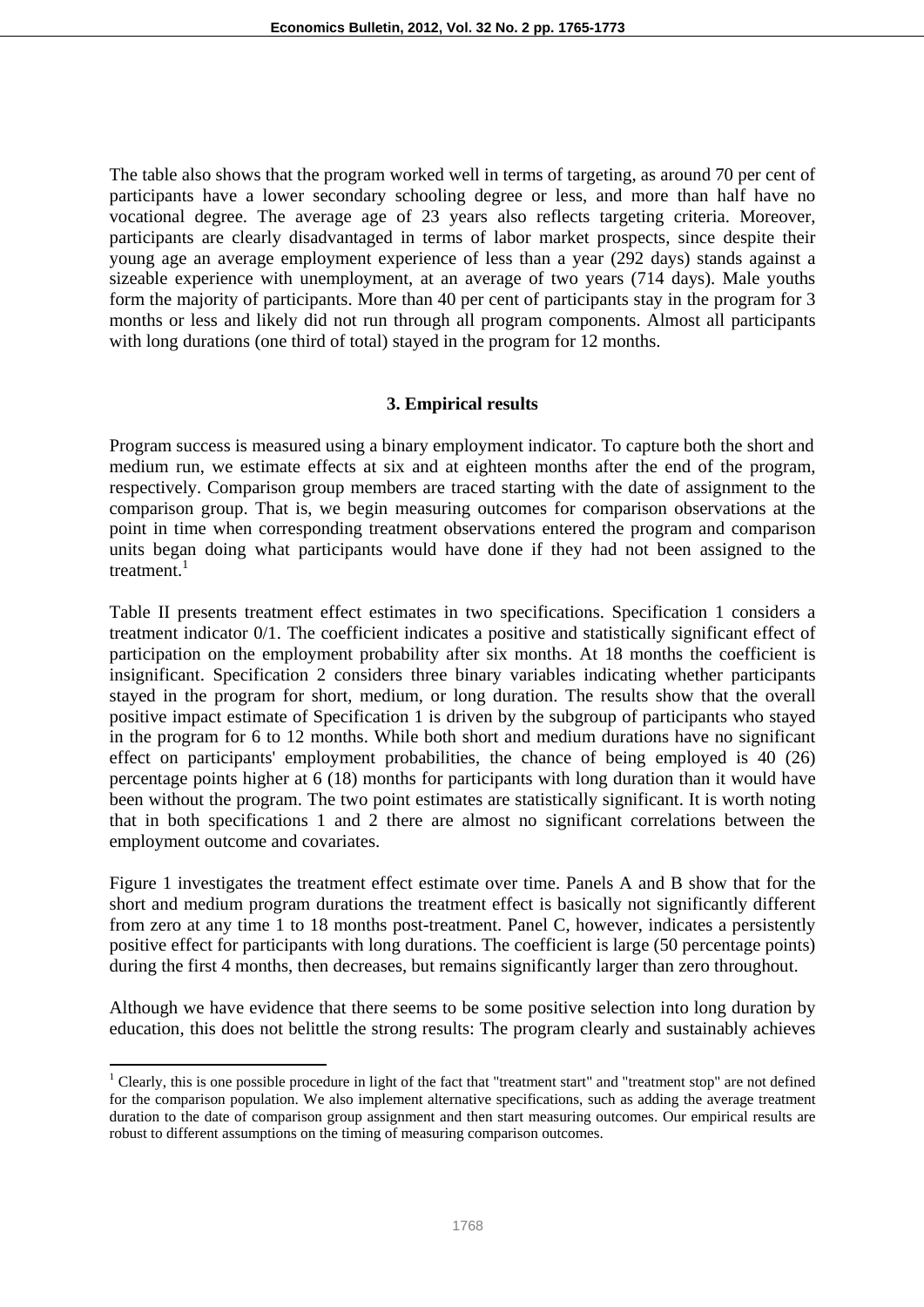the aim of increasing the employability of those participants that run through all of its components. The employment they find comprises three types: First, one third of the 97 participants with a job after the end of the program work outside the temporary sector. These are the workers experiencing a full stepping-stone effect. Second, 20 per cent switch to another temporary work agency. This is some sort of a stepping-stone, since they move on to new employment. Third, 46 per cent stay with the temporary work agency for which they worked during the work experience stage of the program. While no stepping-stone effect, this is still a success, since they continue in employment without the subsidies of the program.

#### **4. Conclusion**

In this study we investigate a pilot ALMP for young and disadvantaged (long term unemployed) youths implemented in three German cities. The program is innovative in that it combines the elements i) coaching, ii) training, and iii) temporary work. We estimate treatment effects using an ex-post quasi-randomization approach.

Our results suggest that there are positive employment effects of the program. Against the background of largely ineffective youth training programs in OECD countries, this is certainly a success. Whereas the estimated effect sizes become smaller over time, they remain significantly positive for those participants who stayed on during the complete program. Part of this positive impact is due to the fact that some participants stay at the same temporary work agency. But since this continuation is largely non-subsidized, it also constitutes a successful outcome for the participants. Moreover, more than half of the participants that find employment experience a stepping-stone effect by moving either into regular employment or on to another temporary work agency. Finally, since staff managers in the hiring firms do not know that youths are participating in an ALMP, this is a "pure" effect not influenced by any preconception regarding the youths' productivity.

Hence, on balance our results indicate that a youth active labor market program combining the three components individual coaching, skills training, and work experience is a promising way to integrate disadvantaged youths back into the labor market.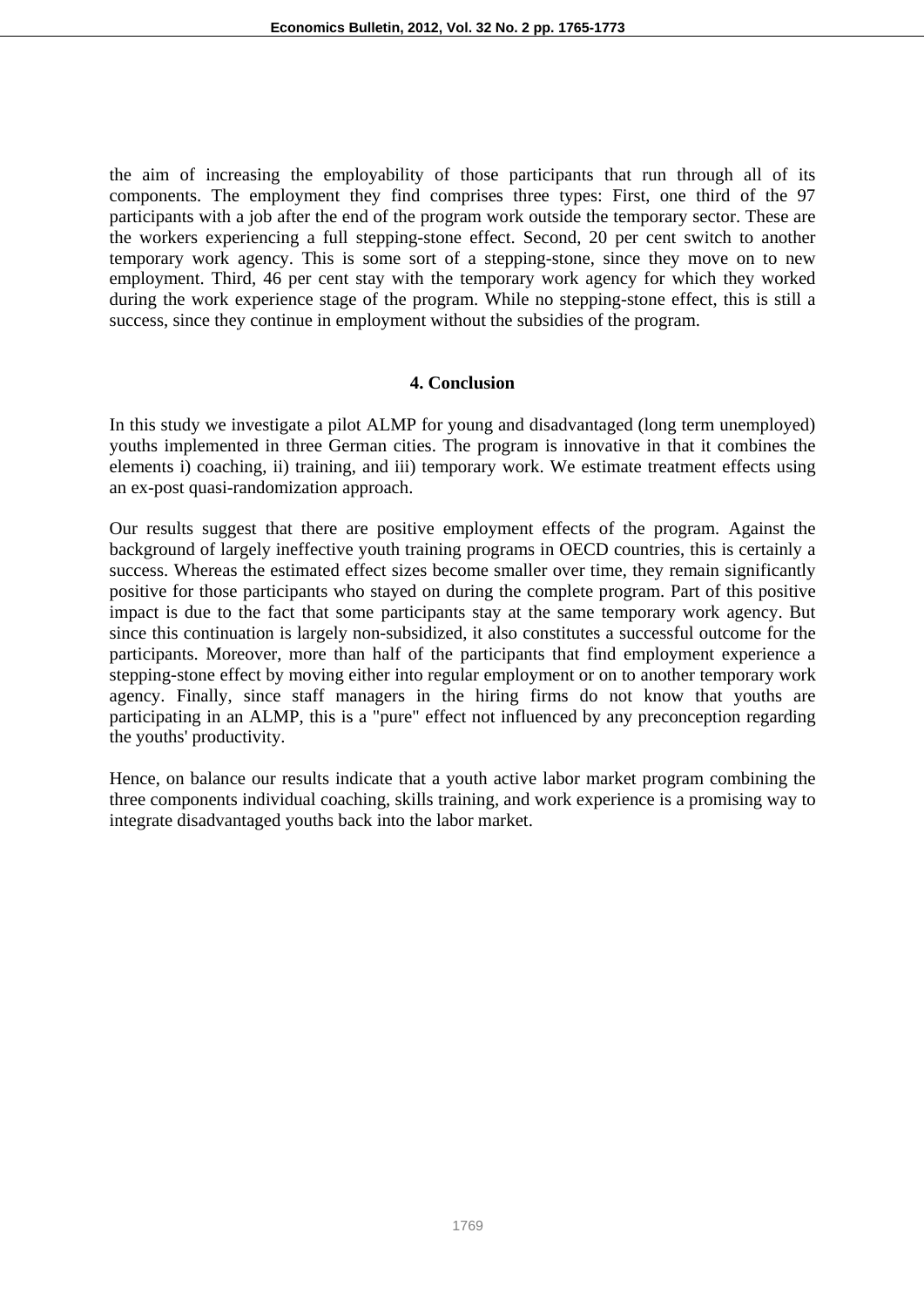#### **References**

- Bundesagentur für Arbeit (2009) *Arbeitsmarkt in Zahlen, Arbeitnehmerüberlassung*, BA Statistik: Nürnberg.
- Bundesagentur für Arbeit (2010) *Arbeitsmarkt in Zahlen, Arbeitslosenstatistik Bestand an Arbeitslosen 2009*, BA Statistik: Nürnberg.
- Betcherman, G., Godfrey, M., Puerto, O.S., Rother, F. and A. Stavreska (2007) "Global Inventory of Interventions to Support Young Workers: Synthesis Report" World Bank, Social Protection Discussion Paper Series number 0715.
- Card, D., Kluve, J. and A. Weber (2010) "Active Labor Market Policy Evaluations A Metaanalysis" *The Economic Journal* **120**, F452-F477.
- Centeno, L., Centeno, M. and A. Novo (2009) "Evaluating Job-search Programs for Old and Young Individuals: Heterogeneous Impact on Employment Duration" *Labour Economics*  **16**, 12-25.
- Dorsett, R. (2006) "The New Deal for Young People: Effect on the Labour Market Status of Young Men" *Labour Economics* **13**, 405-422.
- Göbel, C. and E. Verhofstadt (2008) "Is Temporary Employment a Stepping Stone for Unemployed School Leavers" ZEW Discussion Paper number 08-093.

International Labour Office (2008) *Global Employment Trends for Youth*, ILO: Geneva.

- Jensen, P., Rosholm M. and M. Svarer (2003) "The Response of Youth Unemployment to Benefits, Incentives, and Sanctions" *European Journal of Political Economy* **19***,* 301 – 316*.*
- Kluve, J. (2010) "The effectiveness of European active labor market programs" *Labour Economics* **17**, 904-918.
- Kvasnicka, M. (2009) "Does Temporary Help Work Provide a Stepping Stone to Regular Employment", NBER Chapters, in *Studies of Labor Market Intermediation* by D. H. Autor, Eds., University of Chicago Press: Chicago, 335-372.
- Larsson, L. (2003) "Evaluation of Swedish Youth Labour Market Programs" *Journal of Human Resources* **38 (4)**, 891-927.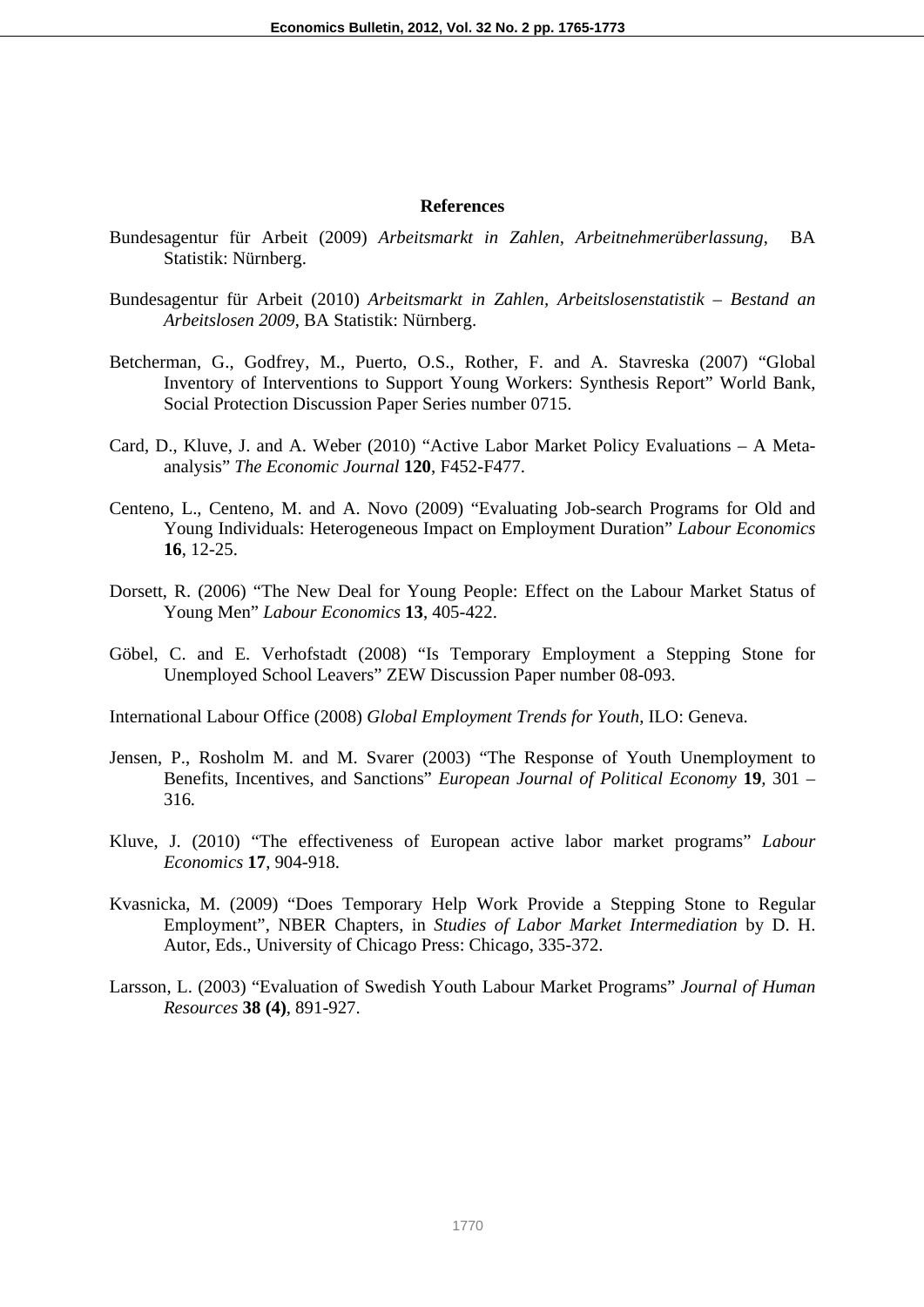## **Table I. Summary statistics**

|           |                                        | Treatment group<br>$n=211$ | Comparison<br>group $n=103$ |         |
|-----------|----------------------------------------|----------------------------|-----------------------------|---------|
|           |                                        | Fraction                   | Fraction                    | t-value |
| Schooling | No degree                              | 0.23                       | 0.46                        | 3.97    |
|           | Lower secondary (Hauptschule)          | 0.51                       | 0.31                        | $-3.07$ |
|           | Secondary (Realschule)                 | 0.20                       | 0.21                        | 0.00    |
|           | Upper secondary (Gymnasium)            | 0.05                       | 0.02                        | $-1.37$ |
| Training  | No vocational degree                   | 0.55                       | 0.70                        | 2.57    |
|           | In firm vocational degree              | 0.29                       | 0.14                        | $-2.74$ |
|           | External vocational degree             | 0.14                       | 0.12                        | $-0.42$ |
|           | Technical school                       | 0.01                       | 0.03                        | 0.95    |
|           | Professional school                    | 0.00                       | 0.00                        | $-0.69$ |
| Program   |                                        |                            |                             |         |
| duration  | Short (up to three months)             | 0.46                       |                             |         |
|           | Medium (three to six months)           | 0.19                       |                             |         |
|           | Long (six to twelve months)            | 0.35                       |                             |         |
|           |                                        | Mean                       | Mean                        |         |
| Gender    | <b>Fraction</b> female                 | 0.16                       | 0.27                        | 2.33    |
| Age       |                                        | 23.14                      | 22.92                       | $-0.97$ |
|           | Employment Duration of last employment | 292                        | 260                         | $-0.63$ |
|           | Total unemployment duration            | 714                        | 873                         | 2.88    |
|           | Total program participation            | 193                        | 223                         | 1.19    |

*Note: t-test on differences-in-means.*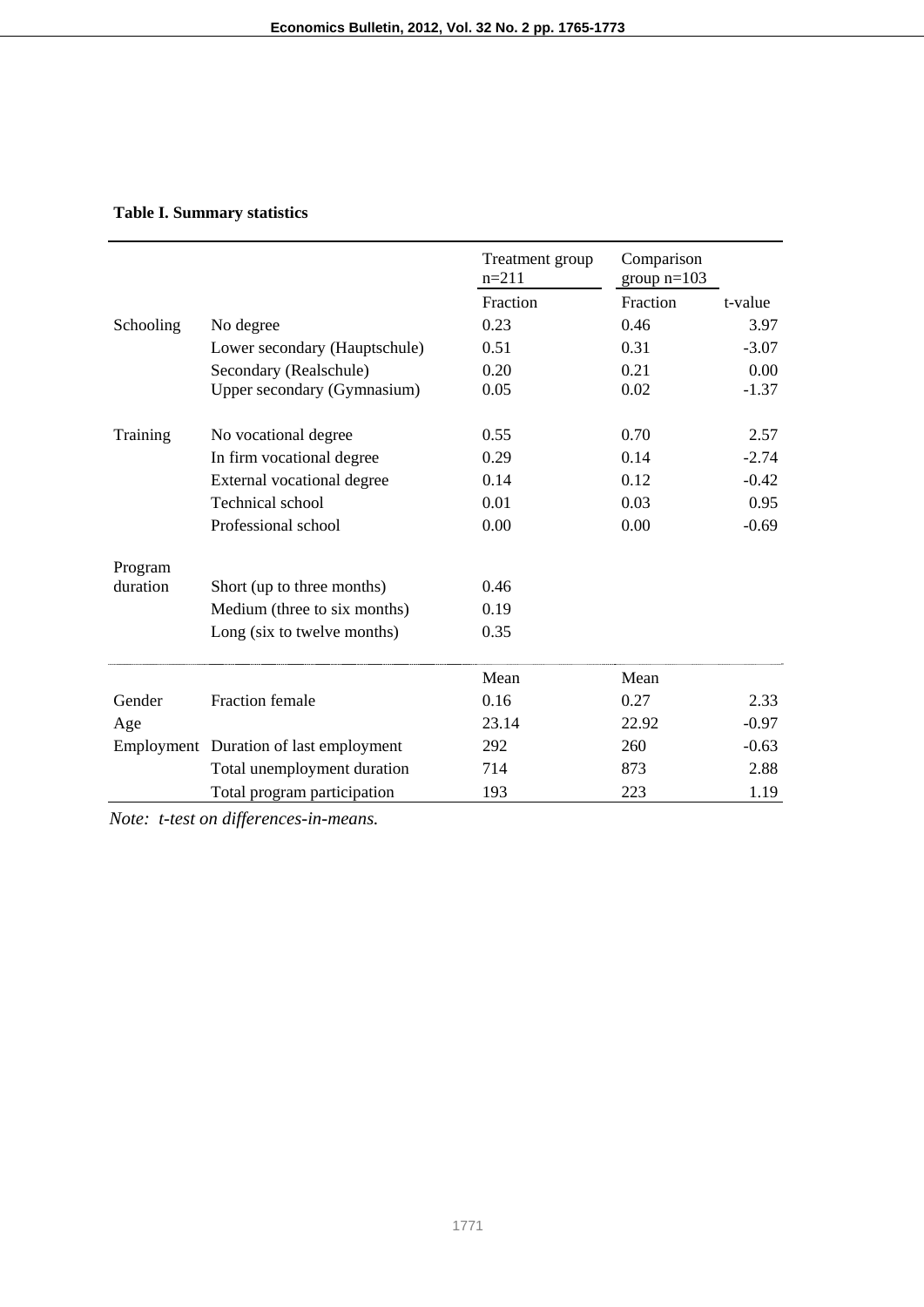Table II. Treatment effect estimates **Table II. Treatment effect estimates** 

|                                                |           |          | Specification 1 |                                                    |           | Specification 2 |           |          |
|------------------------------------------------|-----------|----------|-----------------|----------------------------------------------------|-----------|-----------------|-----------|----------|
|                                                | 6 months  |          | 18 months       |                                                    | 6 months  |                 | 18 months |          |
|                                                | coeff.    | t-value  | coeff.          | t-value                                            | coeff.    | t-value         | coeff.    | t-value  |
| Program participation 0/1                      | 0.1532    | 2.33     | 0.0912          | 1.36                                               |           |                 |           |          |
| Program participation (Base: no participation) |           |          |                 |                                                    |           |                 |           |          |
| Short duration                                 |           |          |                 |                                                    | $-0.0110$ | $-0.15$         | 0.0076    | 0.09     |
| Medium duration                                |           |          |                 |                                                    | 0.0219    | 0.25            | 0.0168    | 0.18     |
| Long duration                                  |           |          |                 |                                                    | 0.4034    | 5.38            | 0.2592    | 3.02     |
| Age                                            | 0.2045    | 0.83     | 0.2511          | $1.00\,$                                           | 0.1373    | 0.59            | 0.2059    | 0.83     |
| Age <sup>2</sup>                               | $-0.0037$ | $-0.70$  | $-0.0051$       | $-0.95$                                            | $-0.0022$ | $-0.45$         | $-0.0041$ | $-0.77$  |
| Female                                         | $-0.0215$ | $-0.28$  | 0.0660          | 0.84                                               | $-0.0417$ | $-0.59$         | 0.0520    | 0.67     |
| City 1                                         | 0.0084    | $0.11\,$ | $-0.0136$       | $-0.16$                                            | $-0.0579$ | $-0.75$         | $-0.0731$ | $-0.85$  |
| City 3                                         | 0.0648    | 0.83     | $-0.0820$       | $-0.99$                                            | 0.0668    | 0.91            | $-0.0791$ | $-0.96$  |
| Schooling (Base: No schooling degree)          |           |          |                 |                                                    |           |                 |           |          |
| Lower secondary                                | $-0.0228$ | $-0.32$  | $-0.0138$       | $-0.19$                                            | $-0.0158$ | $-0.24$         | $-0.0080$ | $-0.11$  |
| Secondary                                      | 0.0669    | $0.77\,$ | $-0.0138$       | $-0.15$                                            | 0.0742    | 0.91            | $-0.0091$ | $-0.10$  |
| Upper secondary                                | $-0.3735$ | $-0.84$  | $-0.3722$       | $-0.84$                                            | $-0.2623$ | $-0.62$         | $-0.3291$ | $-0.75$  |
| Training (Base: No voc. degree)                |           |          |                 |                                                    |           |                 |           |          |
| In-firm voc. Degree                            | 0.0210    | 0.28     | 0.0925          | 1.17                                               | $-0.0144$ | $-0.20$         | 0.0699    | 0.89     |
| External voc. Degree                           | 0.0091    | $0.10\,$ | $-0.1247$       | $-1.30$                                            | $-0.0469$ | $-0.55$         | $-0.1489$ | $-1.57$  |
| Technical school                               | 0.4289    | 2.05     | 0.0240          | 0.10                                               | 0.4247    | 2.16            | 0.0219    | $0.10\,$ |
| Professional school                            | 0.2149    | 1.26     | 0.3102          | 1.64                                               | 0.1305    | 0.81            | 0.2711    | 1.44     |
| Unemploym. Duration                            | $-0.0002$ | $-1.86$  | $-0.0002$       | $-1.69$                                            | $-0.0002$ | $-1.37$         | $-0.0002$ | $-1.20$  |
| Work experience (0/1)                          | 0.0221    | 0.29     | 0.1556          | 1.92                                               | 0.0585    | 0.81            | 0.1841    | 2.29     |
| Constant                                       | $-2.5363$ | $-0.88$  | $-2.9652$       | $-1.02$                                            | $-1.7746$ | $-0.66$         | $-2.4693$ | $-0.86$  |
| R <sup>2</sup>                                 | 0.0980    |          | 0.0946          |                                                    | 0.2137    |                 | 0.1332    |          |
| Z                                              | 251       |          | 227             |                                                    | 251       |                 | 227       |          |
| Note: Estimates from a linear probability      |           |          |                 | model with dependent variable "employment $0/1$ ". |           |                 |           |          |